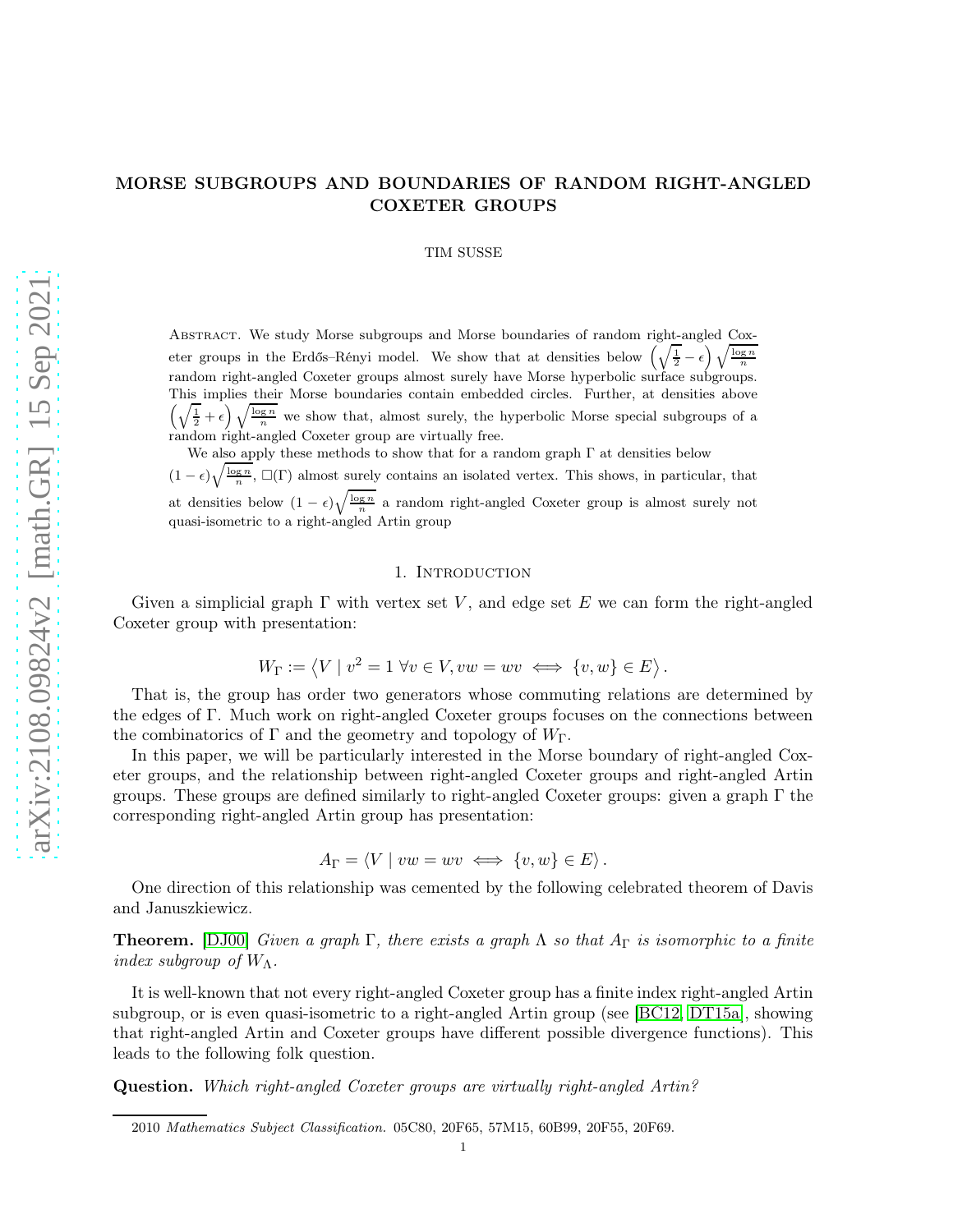Much work has been done recently on this question, focusing on the Morse boundary of rightangled Coxeter groups, introduced in [\[CS15,](#page-12-3) [Cor17\]](#page-12-4). In [\[CCS19\]](#page-12-5), it is shown that right-angled Artin groups have totally disconnected Morse boundaries, while in [\[Beh19\]](#page-12-6), an example of a right-angled Coxeter group with quadratic divergence containing an embedded  $S<sup>1</sup>$  in its Morse boundary is given. To do this, Behrstock found a special subgroup of the right-angled Coxeter group which was virtually a hyperbolic surface group and Morse in the sense of [\[Tra19\]](#page-13-0).

As in [\[CF12,](#page-12-7) [BHS17,](#page-12-8) [BFRHS18,](#page-12-9) [BFRS20\]](#page-12-10), here we study the geometry of *random* rightangled Coxeter groups, using the Erdős–Rényi model of random graphs. In this model, we are given a function  $p: \mathbb{N} \to (0, 1)$ , and generate a graph on *n* vertices by declaring that any pair of vertices is joined by an edge with probability  $p(n)$ , independently of all other pairs. Using this model we build on Behrstock's work, giving a sharp threshold for one-ended hyperbolic Morse special subgroups in right-angled Coxeter groups.

**Theorem [3.3](#page-8-0)** *Let*  $\lambda =$  $\sqrt{1}$  $\frac{1}{2}$  and let  $\epsilon > 0$ . If  $np \to \infty$  and  $p(n) < (\lambda - \epsilon)$  $\log n$  $\frac{8}{n}$ , then a.a.s.  $W_{\Gamma}$  *contains a Morse hyperbolic surface subgroup. In particular, the Morse boundary of*  $W_{\Gamma}$ *contains an embedded copy of* S <sup>1</sup> *and is not totally disconnected.*

Corollary [3.5](#page-11-0) *Let*  $\epsilon > 0, \lambda =$  $\sqrt{1}$  $\frac{1}{2}$  and let  $p(n) > (\lambda + \epsilon) \sqrt{\frac{\log n}{n}}$  $\frac{g n}{n}$ *.* Then for  $\Gamma \in \mathcal{G}(n, p)$ *, a.a.s. every hyperbolic Morse special subgroup in* W<sup>Γ</sup> *is virtually free.*

Expanding our examination to consider a wider variety of Morse subgroups, we also obtain the following insight into the folk question above.

Corollary [3.7](#page-11-1) *Let*  $\epsilon > 0$  *if*  $p(n) < (1 - \epsilon)$  $\log n$  $\frac{S^{n}}{n}$  and  $np \to \infty$ , then a.a.s. a right-angled *Coxeter group at density* p(n) *is not quasi-isometric to a right-angled Artin group.*

In our proofs we must assume that  $np \to \infty$ . When  $np \to 0$ , then a.s. a random graph is a forest, therefore the corresponding right-angled Coxeter group is virtually free (and hence virtually right-angled Artin). When  $np \to c$  with  $0 < c < \infty$ , then  $\Gamma$  contains a cycle with positive probability; however, if  $\Gamma$  contains a k–cycle, with  $k \geq 5$  then the group contains a Morse hyperbolic surfaces subgroup and is not quasi-isometric to a right-angled Artin group. If the only cycles are 3– and 4–cycles, noting that at this density, a.a.s. no two cycles intersect, Γ is a tree with some vertices replaced by squares and triangles. It's not hard to see that the corresponding group is virtually a free products of several copies of  $\mathbb{Z}^2$  and a free group. Thus, at densities below  $(1 - \epsilon) \sqrt{\frac{\log n}{n}}$  $\frac{gn}{n}$ , a random right-angled Coxeter group is quasi-isometric to a right-angled Artin group if and only if it is virtually  $(*_{i=1}^k \mathbb{Z}^2) * F_r$  for some  $k, r \geq 0$ .

Recall from [\[DT15a\]](#page-12-2) that given a graph  $\Gamma$ , the square-graph of  $\Gamma$ , denoted by  $\square(\Gamma)$ , is the graph whose vertices are in one-to-one correspondence with the induced 4–cycles (squares without diagonals) in  $\Gamma$ , and two vertices are joined by an edge if and only if the intersection of the two corresponding 4–cycles contains a pair of non-adjacent vertices. A graph is  $CFS$  if  $\square(\Gamma)$  has a connected component C so that every vertex of  $\Gamma$  is contained in some square corresponding to a vertex in  $C$ .

We can also use the methods of Theorem [3.3](#page-8-0) to show the following, interesting Corollary.

Corollary [3.8](#page-12-11) *Let*  $\epsilon > 0$ ,  $p(n) < (1 - \epsilon) \sqrt{\frac{\log n}{n}}$  $\frac{g n}{n}$  and  $n p \to \infty$ , then for  $\Gamma \in \mathcal{G}(n, p)$  *a.a.s.*  $\square(\Gamma)$ *contains an isolated vertex. In particular,*  $\square(\Gamma)$  *is disconnected.* 

This is particularly interesting as the Corollary mimics the first half of the classic proof of Erdős and Rényi from [\[ER59\]](#page-12-12) on the connectedness of random graphs. This also furthers the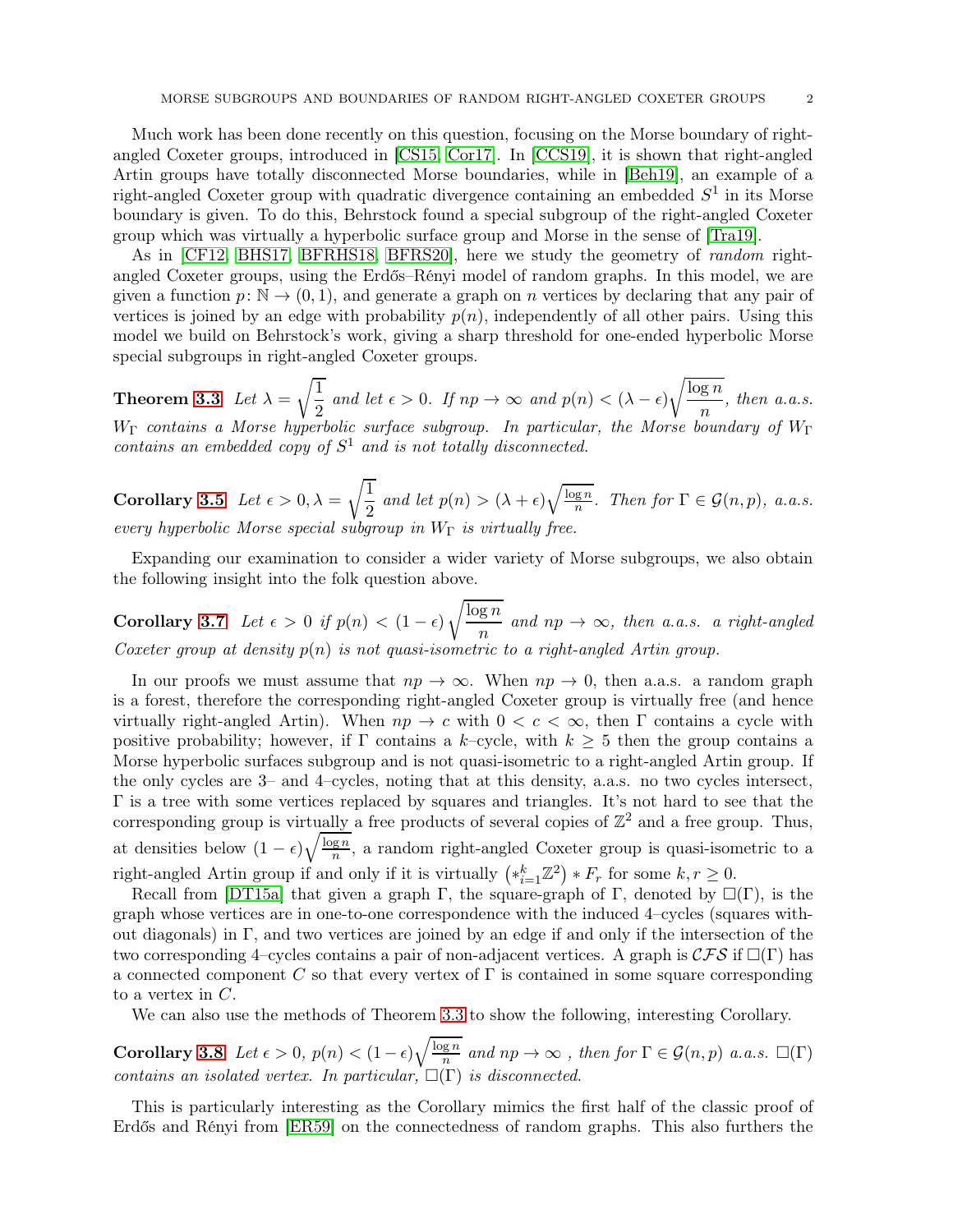work of Behrstock, Falgas-Ravry, Hagen and the author [\[BFRHS18,](#page-12-9) [BFRS20\]](#page-12-10), analyzing the square graph in the Erdős–Rényi model.

In [\[DT15a,](#page-12-2) [Lev18\]](#page-12-13), it is shown that  $W_{\Gamma}$  has quadratic divergence if and only if  $\Gamma$  is a  $\mathcal{CFS}$ graph. Further in [\[BFRHS18,](#page-12-9) [BFRS20\]](#page-12-10), the author, with Behrstock, Falgas-Ravry and Hagen determined that the threshold for  $\mathcal{CFS}$  in random graphs is  $\sqrt{\sqrt{6}-2n^{-1/2}}$ , which is much smaller than  $\sqrt{\frac{\log n}{n}}$  $\frac{gn}{n}$ . The above results (along with Corollary [3.7](#page-11-1) below) yields the following.

Corollary 1.1. *For*  $\epsilon > 0$ , if  $(\sqrt{\sqrt{6} - 2} + \epsilon)n^{-1/2} < p(n) < (1 - \epsilon)\sqrt{\frac{\log n}{n}}$  $\frac{g n}{n}$ , a random graph  $\Gamma \in \mathcal{G}(n, p)$  *a.a.s. is*  $\mathcal{CFS}$ *, but contains a Morse* k–cycle with  $k \geq 4$ *. In particular,*  $W_{\Gamma}$  *has quadratic divergence and is* not *quasi-isometric to a right-angled Artin group.*

*Moreover, for*  $\left(\sqrt{\frac{1}{2}} + \epsilon\right) \sqrt{\frac{\log n}{n}} < p(n) < (1 - \epsilon) \sqrt{\frac{\log n}{n}}$  $\frac{g n}{n}$ ,  $W_{\Gamma}$  *has quadratic divergence, all hyperbolic Morse special subgroups are virtually free, and*  $W_{\Gamma}$  *is* not *quasi-isometric to a rightangled Artin group.*

In particular, there are infinitely many right-angled Coxeter groups with quadratic divergence that are not quasi-isometric to any right-angled Artin group, which was previously suggested but unknown. Indeed, there are infinitely many right-angled Coxeter groups with quadratic divergence whose only hyperbolic Morse special subgroups are virtually free, but the group is still not quasi-isometric to a right-angled Artin group. This phenomenon was first oberseved [\[GKLS20\]](#page-12-14), where a single example is given. This suggests that the problem of determining precisely when a right-angled Coxeter groups is quasi-isometric to a right-angled Artin groups is incredibly delicate (*c.f.* [\[NT19\]](#page-12-15)).

#### **ACKNOWLEDGEMENTS**

Thanks to Annette Karrer for reading drafts of this paper and suggesting edits which clarified the statements of the main results. This work was supported by NSF grant DMS-2137608.

#### 2. Preliminaries and notation

#### 2.1. Graph Theory Background.

**Definition 2.1.** Given a set S, by  $S^{(2)}$  we mean the set of subsets of S of size precisely 2, in other words, the set of unordered pairs of distinct elements of S. A simplicial graph  $\Gamma$  is a pair  $\Gamma = (V, E)$ , were V is the set of *vertices* and  $E \subset V^{(2)}$  is the set of *edges*. If  $v, w \in E$ , then we say that the vertices v and w are *adjacent* or *joined by an edge*.

We will commonly confuse  $\Gamma$  with its vertex set V, and say  $v \in \Gamma$  to mean that  $v \in V$ .

**Definition 2.2.** Let  $\Gamma = (V, E)$  be a graph. A subgraph of  $\Lambda \subseteq \Gamma$  is a pair  $(V(\Lambda), E(\Lambda))$ , where  $V(\Lambda) \subseteq V$  and  $E(\Lambda) \subseteq E$ . We say that  $\Lambda$  is *induced* if  $E(\Lambda) = E \cap \Lambda^{(2)}$ .

Given a vertex  $v \in V$  the *link* of v in Γ, denoted Lk(v) or Lk<sub>Γ</sub>(v), is the subgraph of Γ induced by the vertices adjacent to v.

A k–cycle (or k–gon) in  $\Gamma$  is a subgraph C where  $V(C) = \{v_1, \ldots, v_k\}$  and  $E(C) = \{\{v_i, v_{i+1}\} :$  $1 \leq i \leq k-1$   $\cup \{v_k, v_1\}$ 

We will be interested in 5–cycles in a random graph  $\Gamma \in \mathcal{G}(n,p)$ . An induced k–cycle in a graph  $\Gamma$  corresponds to a subgroup of  $W_{\Gamma}$  which is virtually a surface group. If  $k = 4$ , this subgroup is virtually  $\mathbb{Z}^2$ , while if  $k \geq 5$ , then the corresponding surface is hyperbolic (indeed, the subgroup is cocompact Fuchsian). Thus an induced k–cycle for  $k \geq 5$  corresponds to a convex subcomplex in the Davis complex of  $W_{\Gamma}$  which is quasi-isometric to  $\mathbb{H}^2$ . Without additional conditions on the cycles, however, not all such surface subgroups are well-behaved.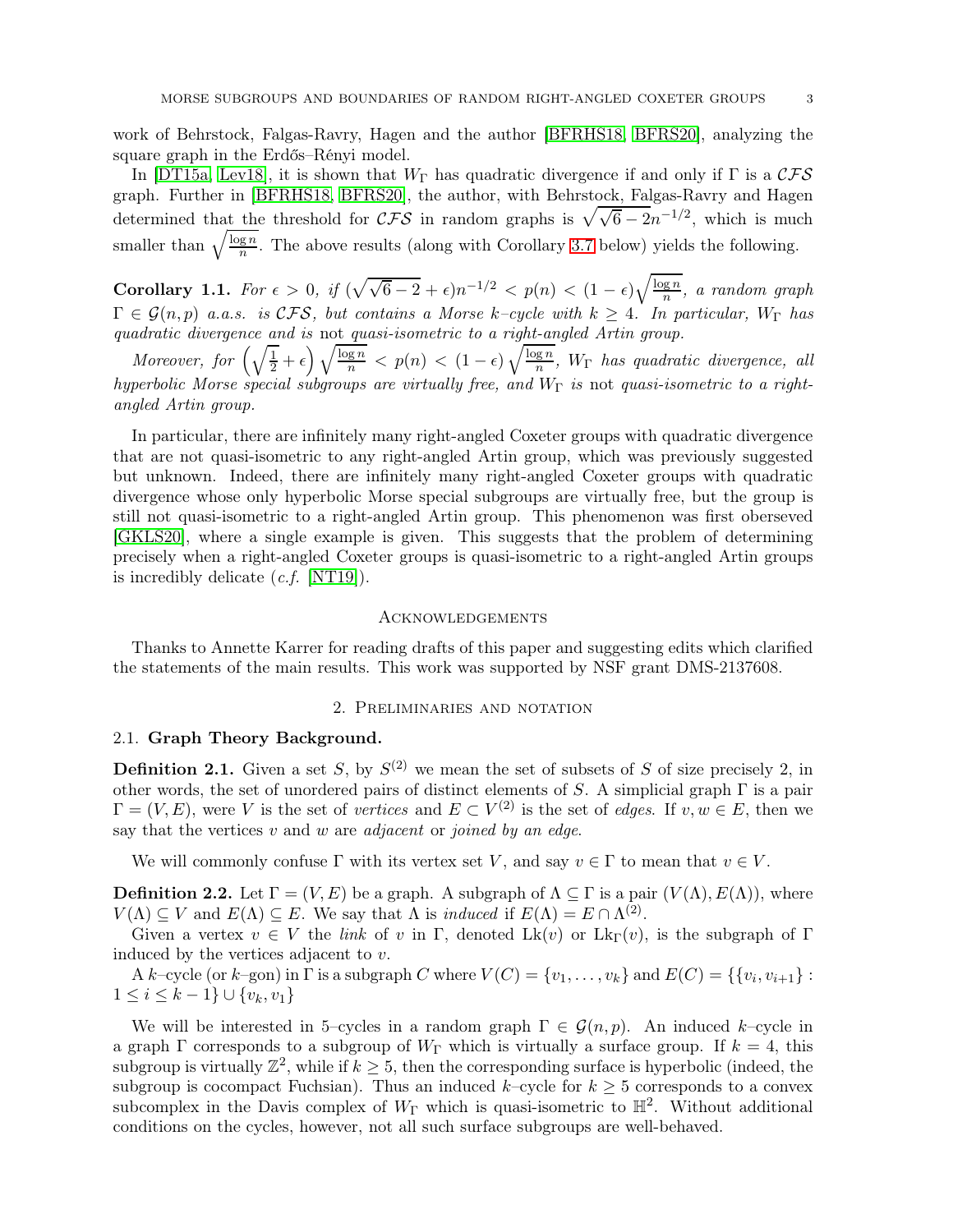**Definition 2.3.** We say that a subgraph  $\Lambda \subseteq \Gamma$  is *Morse* if

- $\Lambda$  is an induced subgraph, and
- Whenever C is an induced 4–cycle in  $\Gamma$  with  $C \cap \Lambda$  containing two non-adjacent vertices, then  $C \subseteq \Lambda$

<span id="page-3-1"></span>Further, if  $\Lambda$  is a k–cycle, we will say that  $\Lambda$  is a Morse k–cycle.



Figure 1. Non-Morse and Morse 5–cycles

This will be the key notion studied in the Subsection [2.3](#page-3-0) and Section [3.](#page-5-0) Note that in [\[GKLS20\]](#page-12-14), non-Morse cycles are called *burst*.

2.2. Probability Notation and Background. By  $\Gamma \in \mathcal{G}(n, p)$ , we will mean that  $\Gamma$  is random graph with n vertices where two vertices are connected by an edge with probability  $p$ , independently of all other pairs. This is commonly referred to as the Erdős–Rényi model of the random graphs, and p is often called the *density*.

Given a function  $p: \mathbb{N} \to (0, 1)$  we will say that a property P of random graphs happens asymptotically almost surely (abbreviated a.a.s.) if the probability that  $\Gamma \in \mathcal{G}(n, p)$  has the property P tends to 1 as  $n \to \infty$ , or as we will often write:

$$
\lim_{n \to \infty} \mathbb{P}(\Gamma \in \mathcal{P}) = 1.
$$

We use Landau notation. For functions  $f, g: \mathbb{N} \to \mathbb{R}$ , we say that:

- $f = O(g)$  if there is a constant C so that  $f(n) \leq C \cdot g(n)$  for all n
- $f = o(g)$  if  $\lim_{n \to \infty} \frac{f(n)}{g(n)}$
- $\frac{f^{(n)}}{g(n)}=0$
- $f = \Omega(g)$  if  $g = O(f)$
- $f = \omega(g)$  if  $g = o(f)$
- $f = \Theta(g)$  if  $f = O(g)$  and  $g = O(f)$

<span id="page-3-0"></span>2.3. Geometric Group Theory Background. For any finitely generated group,  $G = \langle S \rangle$ , with S finite and inverse closed, we can construct the Cayley graph of G with respect to  $S$ , denoted Cay  $(G, S)$ , whose vertices correspond to elements of g and  $\{g, h\}$  span an edge of Cay  $(G, S)$  if and only if  $gs = h$  for some  $s \in S$ . In this way, G becomes a metric space, the distance between two elements is the length of shortest edge path in Cay  $(G, S)$  between them (called the *word metric*). Changing generating sets leads to different, but similar, metrics.

**Definition 2.4.** Let  $\lambda \geq 1$  and  $\epsilon \geq 0$ . Given two metric space  $(X, d_X)$  and  $(Y, d_Y)$ , a  $(\lambda, \epsilon)$ – *quasi-isometric* embedding is a function  $f: X \to Y$  so that for every  $x_1, x_2 \in X$ :

$$
\frac{1}{\lambda}d_X(x_1,x_2)-\epsilon \leq d_Y(f(x_1),f(x_2)) \leq \lambda d_X(x_1,x_2)+\epsilon.
$$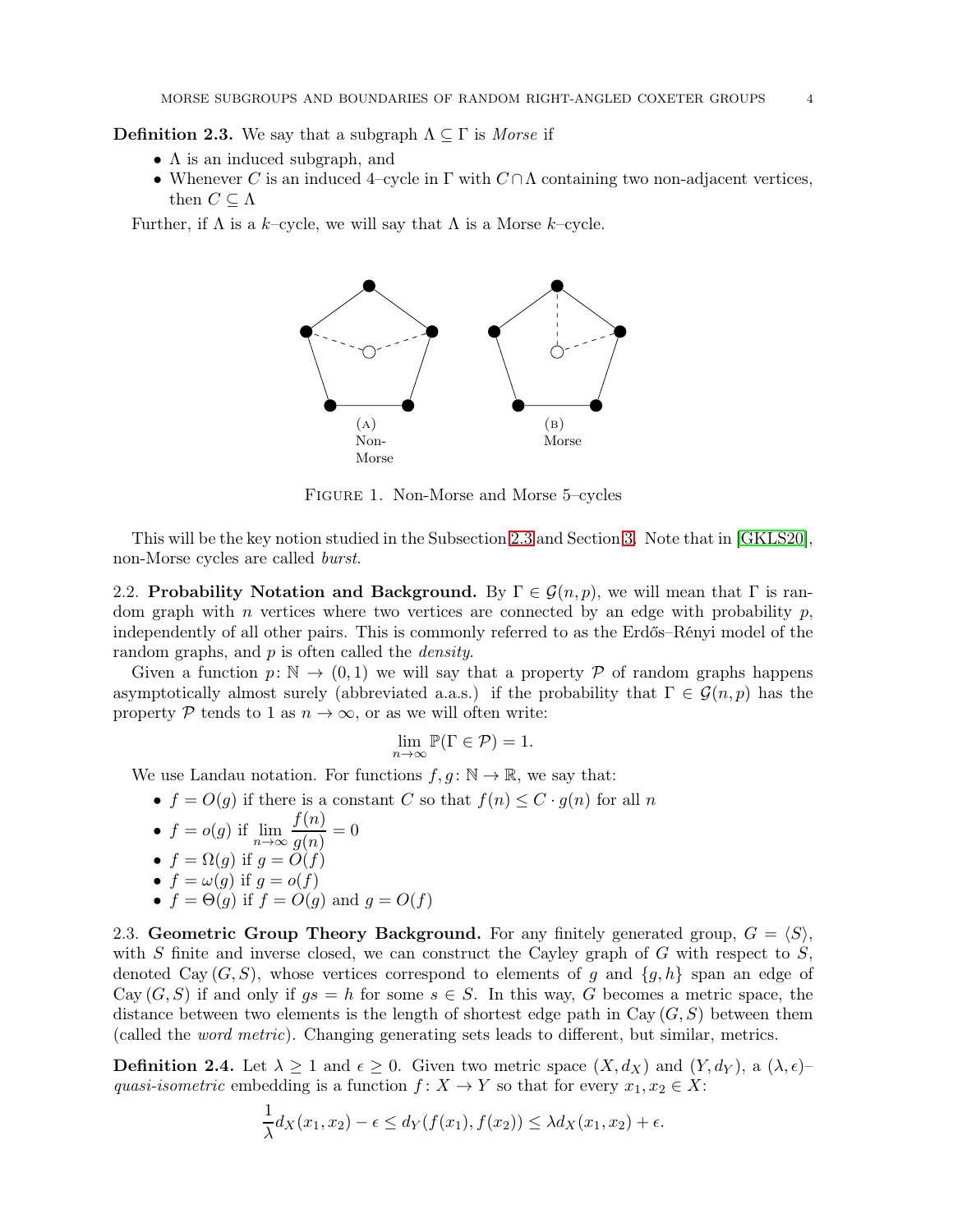If further  $d_Y(y, f(X)) < \epsilon$  for all  $y \in Y$ , then f is called a  $(\lambda, \epsilon)$ –quasi-isometry, and X and Y are *quasi-isometric*.

It's well-known that if  $S, S'$  are finite generating sets for a group G, then Cay  $(G, S)$  and Cay  $(G, S')$  are quasi-isometric. By a  $(\lambda, \epsilon)$ -quasi-geodesic (or just quasi-geodesic) in Y, we mean a quasi-isometric embedding of an interval.

Recall the following from the introduction.

**Definition 2.5.** Given a graph  $\Gamma = (V, E)$ , the *right-angled Coxeter group* defined by  $\Gamma$  is:

 $W_{\Gamma} := \langle V \mid v^2 = 1 \ \forall v \in V, vw = wv \iff \{v, w\} \in E \rangle.$ 

That is, the generators for  $W_{\Gamma}$  are in one-to-one correspondence with the vertices of  $\Gamma$ , each generator has order 2, and two generators commute if and only if the corresponding vertices are adjacent in Γ.

Critically,  $W_{\Gamma} \cong W_{\Lambda}$  if and only if  $\Gamma \cong \Lambda$  [\[Rad03\]](#page-12-16). Further, if  $\Lambda \subseteq \Gamma$  is an *induced* subgraph, then  $V(\Lambda)$  generates a subgroup isomorphic to  $W_{\Lambda}$ . Subgroups of this form are called *special subgroups*.

Special subgroups of right-angled Coxeter groups are quasi-isometrically embedded, in fact, in the standard generating sets the embedding is isometric (and convex). The next set of definitions describes behavior in a metric space that is more restricted than quasi-isometric embedding that is motivated by the study of hyperbolic groups. The following notion of a *Morse* (also called *strongly quasiconvex* ) subgroup was introduced by Tran in [\[Tra19\]](#page-13-0) and Genevois in [\[Gen19\]](#page-12-17).

**Definition 2.6.** Let  $N: [1, \infty) \times [0, \infty) \to [0, \infty)$  be a function (called a Morse gauge). Let X be a metric space and  $Y \subseteq X$ . We say that S is *Morse* if the inclusion  $Y \hookrightarrow X$  is a quasiisometric embedding and for every  $(\lambda, \epsilon)$ –quasigeodesic  $\gamma$  in X with endpoints  $x, y \in Y$ ,  $\gamma$  stays in the  $N(\lambda, \epsilon)$  neighborhood of Y.

If X is a Cayley graph of a finitely generated group  $G$ , and Y is the set of vertices corresponding to a subgroup H, we say that  $H \leq G$  is a *Morse subgroup*. If Y is a quasi-geodesic, we say that  $Y$  is  $N$ –Morse.

Morse subgroups play an important role in understanding the space of "hyperbolic–like" directions in a group. There is also a closely related notion of *stable subgroups*, introduced by Durham and Taylor in [\[DT15b\]](#page-12-18). For finitely generated groups, a subgroup is stable if it is Morse and hyperbolic [\[Tra19\]](#page-13-0).

The connection between Morse geodesics and hyperbolic directions is formalized by the following construction and results due to Cordes [\[Cor17\]](#page-12-4), inspired by similar work of Charney and Sultan [\[CS15\]](#page-12-3).

**Definition 2.7** (Morse Boundary). Given a proper metric space  $X$ , we will say that two geodesics  $\alpha, \beta : [0, \infty) \to X$  are equivalent if there is a constant k so that  $d(\alpha(t), \beta(t)) \leq K$ for all t. We denote the equivalence class of  $\beta$  by  $[\beta]$ .

Let  $p \in X$  and let  $N: [1, \infty) \times [0, \infty) \to [0, \infty)$ . We set

 $\partial_M^N(X)_p = \{ [\beta] : \exists \alpha \in [\beta] \text{ with } \alpha \text{ } N\text{-Morse, } \alpha(0) = p \}$ 

We give  $\partial_M^N(X)_p$  topology of uniform convergence of representatives on compact subsets of X. Then the *Morse boundary* of X (at p) is:

$$
\partial_M(X)_p = \varinjlim \partial_M^N(X)_p.
$$

<span id="page-4-0"></span>**Proposition 2.8.** [\[Cor17\]](#page-12-4) *Let*  $X, Y$  *be proper geodesic metric spaces and*  $p, q \in X$ *. Then:* 

- $(1)$  ∂<sub>M</sub> $(X)_p \cong \partial_M(X)_q$
- (2) if  $f: X \to Y$  is a quasi-isometry, then  $\partial_M(X)_p \cong \partial_M(Y)_{f(p)}$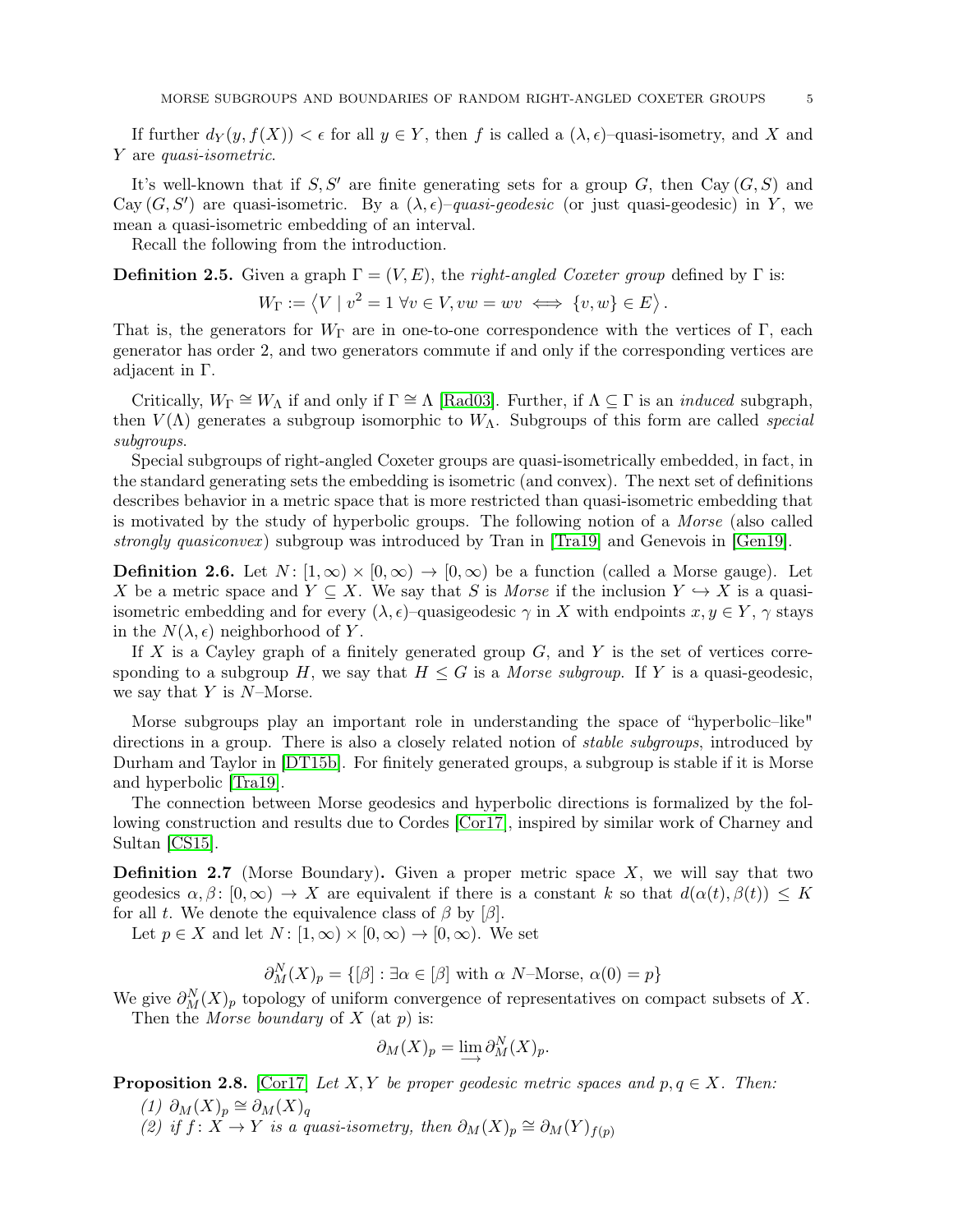- 
- *(3)*  $[\text{Tra} 19]$  *if*  $Y \subseteq X$  *is Morse, and*  $p \in Y$ *, then the inclusion of* Y *in* X *induces an inclusion:*

$$
\iota_M\colon \partial_M(Y)_p \hookrightarrow \partial_M(X)_p.
$$

For a right-angled Coxeter group, determining when a special subgroup is Morse is particularly simple.

<span id="page-5-1"></span>Proposition 2.9 ([\[Gen19,](#page-12-17) [RST21\]](#page-13-1)). *Let* Γ *be a simplicial graph and* Λ *an induced subgraph of* Γ. Then the special subgroup  $W_{\Lambda} \leq W_{\Gamma}$  is Morse if and only if  $\Lambda$  is a Morse subgraph of Γ.

In [\[CCS19\]](#page-12-5) it is shown that the Morse boundary of any right-angled Artin group is totally disconnected. Using this, as well as Propositiona [2.8](#page-4-0) and [2.9,](#page-5-1) we see the following.

<span id="page-5-3"></span>Corollary 2.10. *Suppose* Γ *contains a Morse* k*–cycle for* k ≥ 5*. Then* W<sup>Γ</sup> *is not quasi-isometric to a right-angled Artin group.*

*Further, if* W<sup>Γ</sup> *is one-ended and* Γ *contains a Morse* 4*–cycle, then* W<sup>Γ</sup> *is not quasi-isometric to a right-angled Artin group.*

*Proof.* Let C be a Morse k–cycle with  $k \geq 5$ . Then, since C is induced, the special subgroup  $W_C \leq W_{\Gamma}$  is quasi-isometrically embedded and virtually a hyperbolic surface group. Further, by Proposition [2.9](#page-5-1) W<sub>C</sub> is Morse in W<sub>Γ</sub>. Since W<sub>C</sub> is quasi-isometric to  $\mathbb{H}^2$  by Proposition  $2.8\partial_M(W_C) \cong \partial_M(\mathbb{H}^2) \cong S^1.$  $2.8\partial_M(W_C) \cong \partial_M(\mathbb{H}^2) \cong S^1.$ 

Since  $W_C$  is a Morse subgroup, by Proposition [2.8\(](#page-4-0)2),  $\partial_M(W_C)$  embeds in  $\partial_M(W_{\Gamma})$ , and so  $\partial_M(W_\Gamma)$  contains an embedded copy of  $S^1$ . Hence  $\partial_M(W_\Gamma)$  is not totally disconnected. But in [\[CCS19\]](#page-12-5) it is shown that the Morse boundary of any right-angled Artin group is totally disconnected. Thus, by Proposition [2.8\(](#page-4-0)2)  $W_{\Gamma}$  is not quasi-isometric to a right-angled Artin group.

If  $k = 4$ , then  $W_C$  is virtually  $\mathbb{Z}^2$  (thus non-hyperbolic) and Morse in  $W_{\Gamma}$ . Now suppose that  $W_{\Gamma}$  is one-ended. Then, if it were quasi-isometric to a right-angled Artin group, that group must be one-ended as well. But in [\[RST21,](#page-13-1) Corollary 7.4(d)] (as well as [\[Gen19,](#page-12-17) [Tra19\]](#page-13-0)) it is shown that the only Morse subsets of a one-ended right-angled Artin group are hyperbolic. Thus  $W_{\Gamma}$ is not quasi-isometric to a right-angled Artin group.

 $\Box$ 

We should note that Morse k–cycles with  $k > 5$  are not the only way that the Morse boundary of a right-angled Coxeter groups could contain a copy of  $S<sup>1</sup>$ , though examples from [\[GKLS20\]](#page-12-14) use Morse cycles in a finite index subgroup. In unpublished work, Tran has claimed that if Γ is the 1–skeleton of a cube, then the Morse boundary of  $W_{\Gamma}$  contains an embedded copy of  $S^1$ , but no finite index reflection subgroup has a Morse cycle in its defining graph. Further work has been done on this by Russell, Spriano and Tran, as well as Karrer, attempting to classify Morse subgroups of a right-angled Coxeter groups and give conditions under which we can guarantee that the Morse boundary is totally disconnected.

## 3. Proofs of the Main Theorems

<span id="page-5-0"></span>The following provides a threshold for the existence of Morse pentagons. The proof is similar to standard subgraph inclusion proofs in the Erdős–Rényi model, though extra care must be taken when estimating the second moment: the strength of the stability condition makes even disjoint sets of vertices not quite independent (though very close) and so more care must be taken than in the standard argument (see *e.g.*, [\[AS16,](#page-12-19) Chapter 4]).

Before the proof of the main Theorems, the following, technical Lemma will be helpful.

<span id="page-5-2"></span>**Lemma 3.1.** *Let*  $\Gamma \in \mathcal{G}(n, p)$  *and let*  $v, w_1, w_2, w_3, w_4 \in \Gamma$ *. Then:* 

$$
(1) \mathbb{P}[v \in \mathrm{Lk}(w_1) \mid v \notin (\mathrm{Lk}(w_1) \cap \mathrm{Lk}(w_2)) \cup (\mathrm{Lk}(w_1) \cap \mathrm{Lk}(w_3))] = \frac{p(p-1)}{p^2 - p - 1} = p + o(p);
$$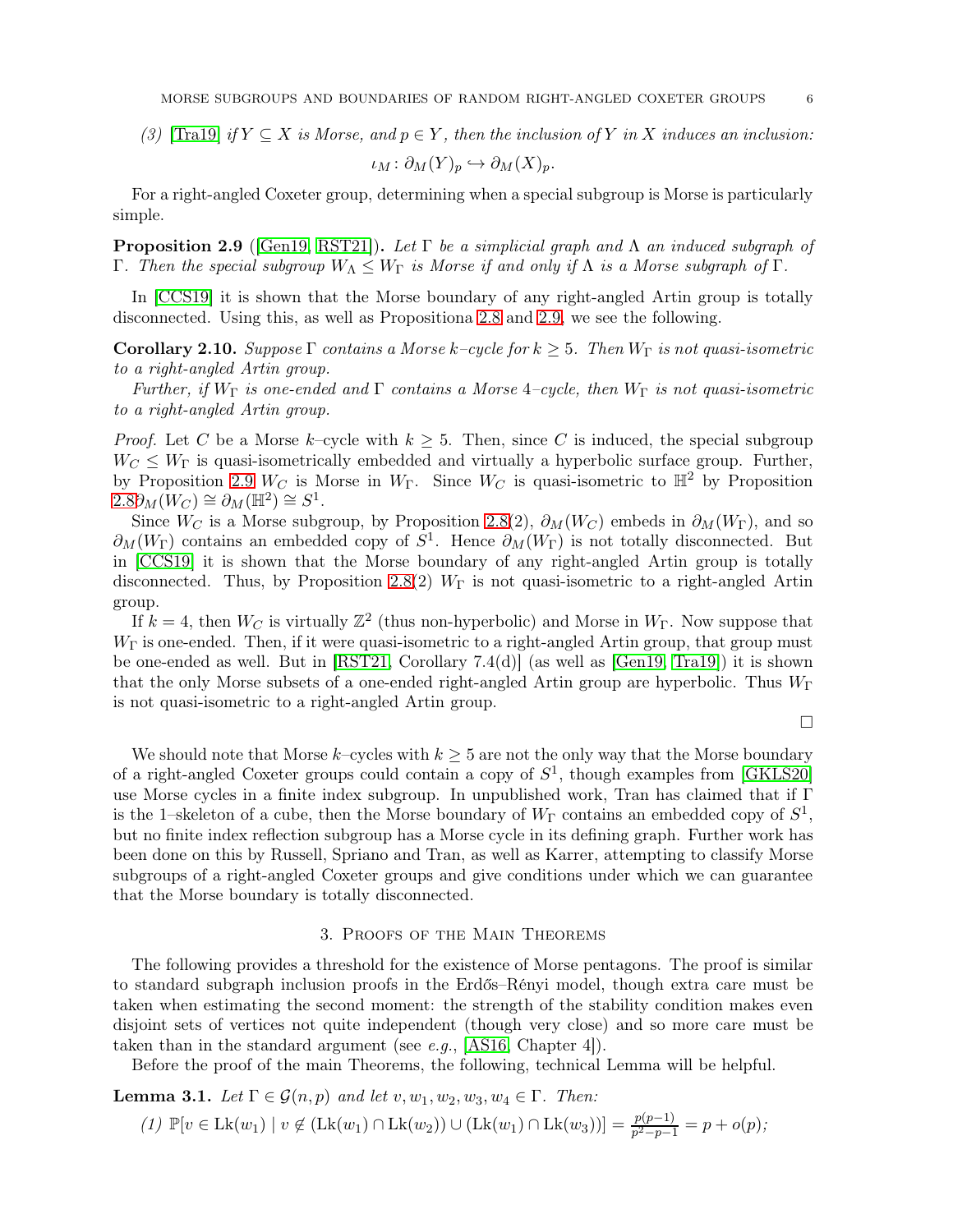(2) 
$$
\mathbb{P}[v \in \text{Lk}(w_1) \cap \text{Lk}(w_2) | v \notin \text{Lk}(w_2) \cap \text{Lk}(w_3)] = \frac{p^2}{1+p} = p^2 + o(p^2);
$$
  
(3)  $\mathbb{P}[v \in \text{Lk}(w_1) \cap \text{Lk}(w_2) | v \notin (\text{Lk}(w_1) \cap \text{Lk}(w_3)) \cup (\text{Lk}(w_2) \cap \text{Lk}(w_4))] = \frac{p^2}{(1+p)^2} = p^2 + o(p^2).$ 

*Proof.* We prove (2), the remaining proofs are similar. Fix  $v \in \Gamma$  and let  $L_v(x, y)$  be the event that  $v \in Lk(x) \cap Lk(y)$ . We use the following, familiar formula from elementary probability:

$$
\mathbb{P}[L_v(w_1, w_2) | \neg L_v(w_2, w_3)] = \frac{\mathbb{P}[L_v(w_1, w_2) \land (\neg L_v(w_2, w_3))]}{\mathbb{P}[\neg L_v(w_2, w_3)]}.
$$

Clearly,  $\mathbb{P}[\neg L_v(w_2, w_3)] = 1 - p^2$ . Now, if for  $L_v(w_1, w_2) \wedge (\neg L_v(w_2, w_3))$  to be true, we must have that v is joined by an edge to  $w_1$  and  $w_2$ , but not  $w_3$ . This occurs with probability  $p^2(1-p)$ .

$$
\mathbb{P}[L_v(w_1, w_2) | \neg L_v(w_2, w_3)] = \frac{p^2(1-p)}{1-p^2} = \frac{p^2}{1+p} = p^2 + o(p^2).
$$

<span id="page-6-0"></span>**Theorem 3.2.** *Let*  $\lambda =$  $\sqrt{1}$  $\frac{1}{2}$  and let  $\epsilon > 0$ . If  $np \to \infty$  and  $p(n) < (\lambda - \epsilon)$  $\log n$  $\frac{e^{n}}{n}$ *, then a random graph at density* p(n) *a.a.s. contains a Morse pentagon.*

*Proof.* Let X be the number of Morse 5-cycles in  $\Gamma$ . Then  $X = \sum_{S \subset V(\Gamma), |S| = 5} X_S$ , where

$$
X_S = \begin{cases} 1, & \text{if } S \text{ forms a Morse 5-cycle} \\ 0, & \text{otherwise} \end{cases}.
$$

We use the second moment method to show that  $\mathbb{P}[X > 0] \to 1$  as  $n \to \infty$ . To do this, first we show that  $\mathbb{E}[X] \to \infty$ .

Let  $S$  be a set of 5 vertices. To form a Morse pentagon,  $S$  must form an induced pentagon, and no two non-adjacent vertices in  $S$  can have a common neighbor outside of the 5–cycle (see Figure [1\)](#page-3-1).

The probability that S forms an induced 5–cycle is  $\frac{5!}{10}p^5(1-p)^5$ . Given that S forms an induced 5–cycle, the probability that a vertex outside of  $S$  has two non-adjacent neighbors in  $S$ is  $5p^2 + o(p^2)$ , and thus the probability that S is Morse is  $\frac{5!}{10}p^5(1-p)^5(1-5p^2+o(p^2))^{n-5} >$  $Cp^{5}(1-p)^{5}e^{-5p^{2}n}$  for *n* sufficiently large.

Thus:

$$
\mathbb{E}[X] > C\binom{n}{5} p^5 (1-p)^5 e^{-5p^2 n} = \Omega((np)^5 e^{-5p^2 n}).
$$

If 
$$
p(n) = O(n^{-1/2})
$$
, and  $p(n) = \omega(n^{-1})$ , then  $(np)^5 \to \infty$  and  $e^{-5p^2n} = O(1)$ .  
\nIf  $p(n) = \Omega(n^{-1/2})$  and  $p(n) < (\lambda - \epsilon) \sqrt{\frac{\log n}{n}}$ , then  
\n
$$
\mathbb{E}[X] = \Omega(n^{5/2}e^{(-5/2 + 5\epsilon) \log n}) = \Omega(n^{5\epsilon}).
$$

In both cases, we see that  $\mathbb{E}[X] \to \infty$ .

Now we estimate  $Var(X) = \mathbb{E}[(X - \mathbb{E}[X])^2] = \mathbb{E}[X^2] - E[X]^2$ , and show that  $Var(X) =$  $o(\mathbb{E}[X]^2)$ . From there, the result follows immediately from Chebyshev's inequality.

Since  $X$  is a sum of indicator variables, we see that:

$$
\text{Var}(X) \le \mathbb{E}[X] + \sum_{S \neq S'} \left( \mathbb{E}[X_S X_{S'}] - \mathbb{E}[X_S] \mathbb{E}[X_{S'}] \right)
$$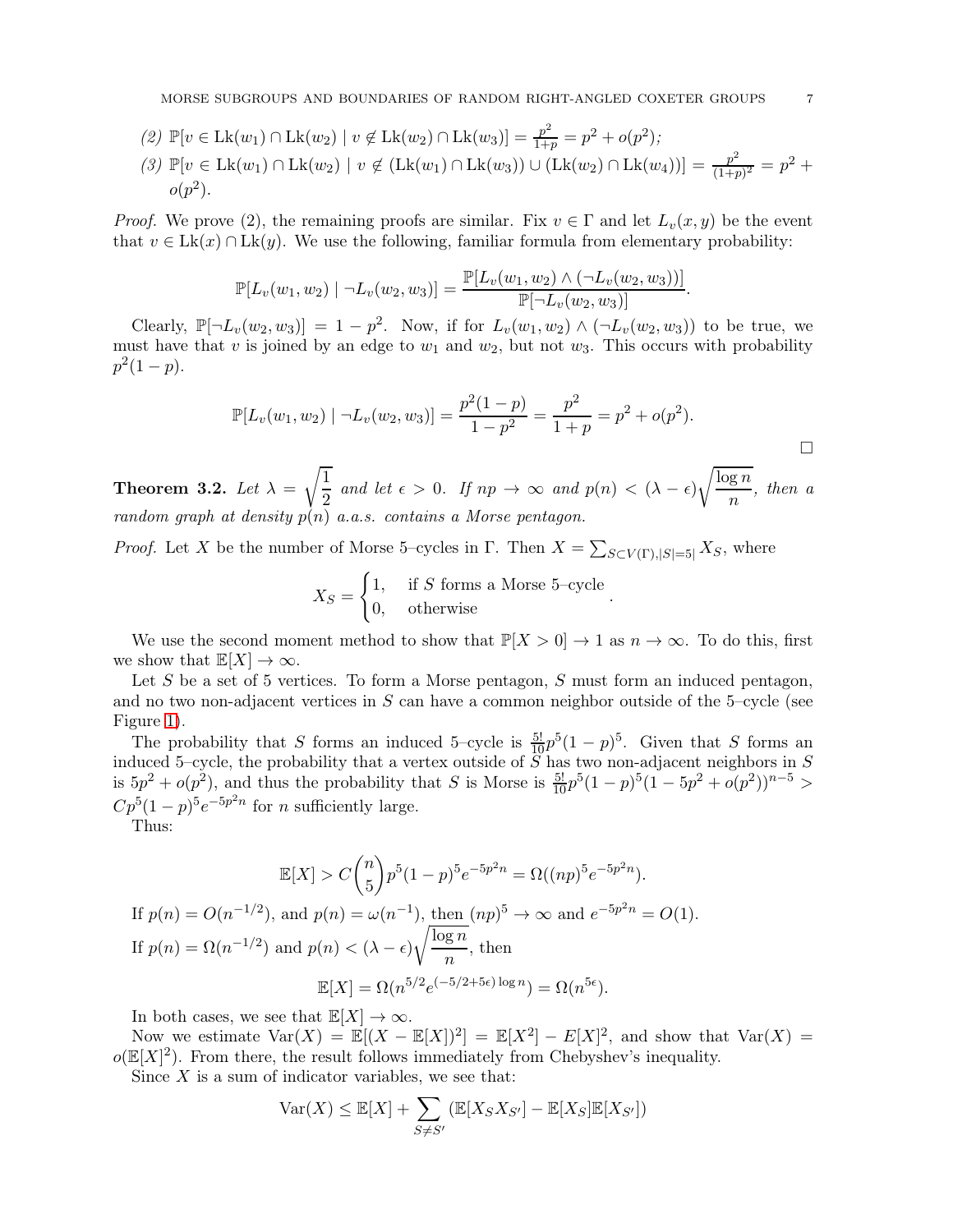But  $\mathbb{E}[X_S|\mathbb{E}[X_{S'}] \geq 0$ , so we may (selectively) remove those terms from the sum. We estimate:

$$
\text{Var}(X) \leq \mathbb{E}[X] + \sum_{S \cap S' = \emptyset} \left( \mathbb{E}[X_S X_{S'}] - \mathbb{E}[X_S] \mathbb{E}[X'_{S}] \right) + \sum_{S \cap S' \neq \emptyset} \mathbb{E}[X_S X_{S'}].
$$

To complete the proof, we show that each of these sums is  $o(\mathbb{E}[X]^2)$ .

Noting that  $\mathbb{E}[X_S X_S'] = \mathbb{P}[X_S = 1] \mathbb{P}[X_{S'} = 1 | X_S = 1]$ , we estimate the conditional probability for different configurations of  $S, S'$ .

If  $S \cap S' = \emptyset$ , then the probability that S' forms an induced 5-cycle is independent of S. Now the probability that no vertex outside  $S'$  has two common neighbors which are not adjacent in S' is at most the probability of the same event for all vertices outside  $S \cup S'$ . Thus, the probability that S' is a Morse 5–cycle is at most  $\frac{5!}{10}p^5(1-p)^5(1-5p^2)^{n-10}$ , and hence:

$$
\mathbb{E}[X_S X_{S'}] \le \left(\frac{5!}{10}\right)^2 p^{10} (1-p)^{10} (1-5p^2)^{n-5} (1-5p^2)^{n-10}
$$

and thus:

$$
\sum_{S \cap S' = \emptyset} \left( \mathbb{E}[X_S X_{S'}] - \mathbb{E}[X_S] \mathbb{E}[X'_S] \right) \le \binom{n}{5} \binom{n-5}{5} \left( \frac{5!}{10} \right)^2 p^{10} (1-p)^{10} (1-5p^2)^{2(n-5)} \left( (1-5p^2)^{-5} - 1 \right)
$$
  

$$
\le \mathbb{E}[X]^2 \left( (1-5p^2)^{-5} - 1 \right) = o(\mathbb{E}[X]^2).
$$

The last equality follows since  $((1 - 5p^2)^{-5} - 1) = o(1)$ , as  $p = o(1)$ .

Now suppose that  $S \cap S' \neq \emptyset$ . We break this down depending on the size of  $S \cap S'$ 

<u>Case 1.</u> If  $|S \cap S'| = 1$ , let  $S \cap S' = \{w\}$ . By Lemma [3.1\(](#page-5-2)1), the probability  $v \in L\mathbf{k}(w)$  given that S is not Morse (and so  $w \notin \text{Lk}(w) \cap \text{Lk}(w') \cup (\text{Lk}(w) \cap \text{Lk}(w''))$  for  $w', w'' \in S$  is  $p + o(p)$ . Thus:  $\mathbb{P}[X_{S'}=1 | X_S=1] \le 5p^5(1-p)^5(1-3p^2-2(p(p+o(p))))^{n-9}$ . Thus

$$
\sum_{|S \cap S'|=1} \mathbb{E}[X_S X_{S'}] \le {n \choose 5} {n-5 \choose 4} \left(\frac{5!}{10}\right)^2 p^{10} (1-p)^{10} \cdot 5(1-5p^2+o(p^2))^{2(n-9)}
$$
  
=  $O(n^9 p^{10} (1-5p^2)^{2(n-5)}) = o(\mathbb{E}[X]^2)$ 

 $\frac{\text{Case 2.}}{2}$  If  $|S \cap S'| = 2$ , let  $S \cap S' = \{v, w\}.$ 

If  $\{v, w\} \in E(\Gamma)$  then similar to Case 1,  $\mathbb{P}[X_{S'} = 1 \mid X_S = 1] \le 6p^4(1-p)^5(1-5p^2+o(p^2))^{n-8}$ Summing over all such  $S, S'$  yields at most:

$$
5\binom{n}{5}\binom{n-5}{3} \cdot \frac{5!}{10} \cdot 6p^9(1-p)^{10}(1-5(p^2+o(p^2))^{2(n-8)}O(n^8p^9(1-5p^2+o(p^2))^{2(n-5)}) = o(\mathbb{E}[X]^2),
$$

since  $np \to \infty$ .

If  $\{v, w\} \notin E(\Gamma)$ , given that S forms a Morse pentagon, the distance between v and w in  $\Gamma$  is precisely 2. Thus,  $v, w$  cannot be adjacent in S' and also cannot be distance 2 in S' (since the edge path in S' joining them will be outside of S, see Figure [2\)](#page-8-1). Thus  $\mathbb{P}[X_{S'} = 1 | X_S = 1] = 0$ .

<u>Case 3.</u> If  $|S \cap S'| = 3$ , the analysis of the previous case shows that  $\mathbb{P}[X_{S}' = 1 | X_{S} = 1] = 0$ whenever  $S'$  contains two non-adjacent vertices of  $S$  but not the vertex between them. Thus, the only possibility contributing to our sum is when  $S \cap S'$  forms an edge path of length 2 in S.

If this case  $\mathbb{P}[X_{S'} = 1 | X_S = 1] \le 5p^3(1-p)^4(1-4p^2+o(p^2))^{n-7}$ , since we already know that there is no vertex outside of  $S \cup S'$  adjacent to both endpoints of the edge path, as S' is Morse. Summing over all such  $S, S'$  yields: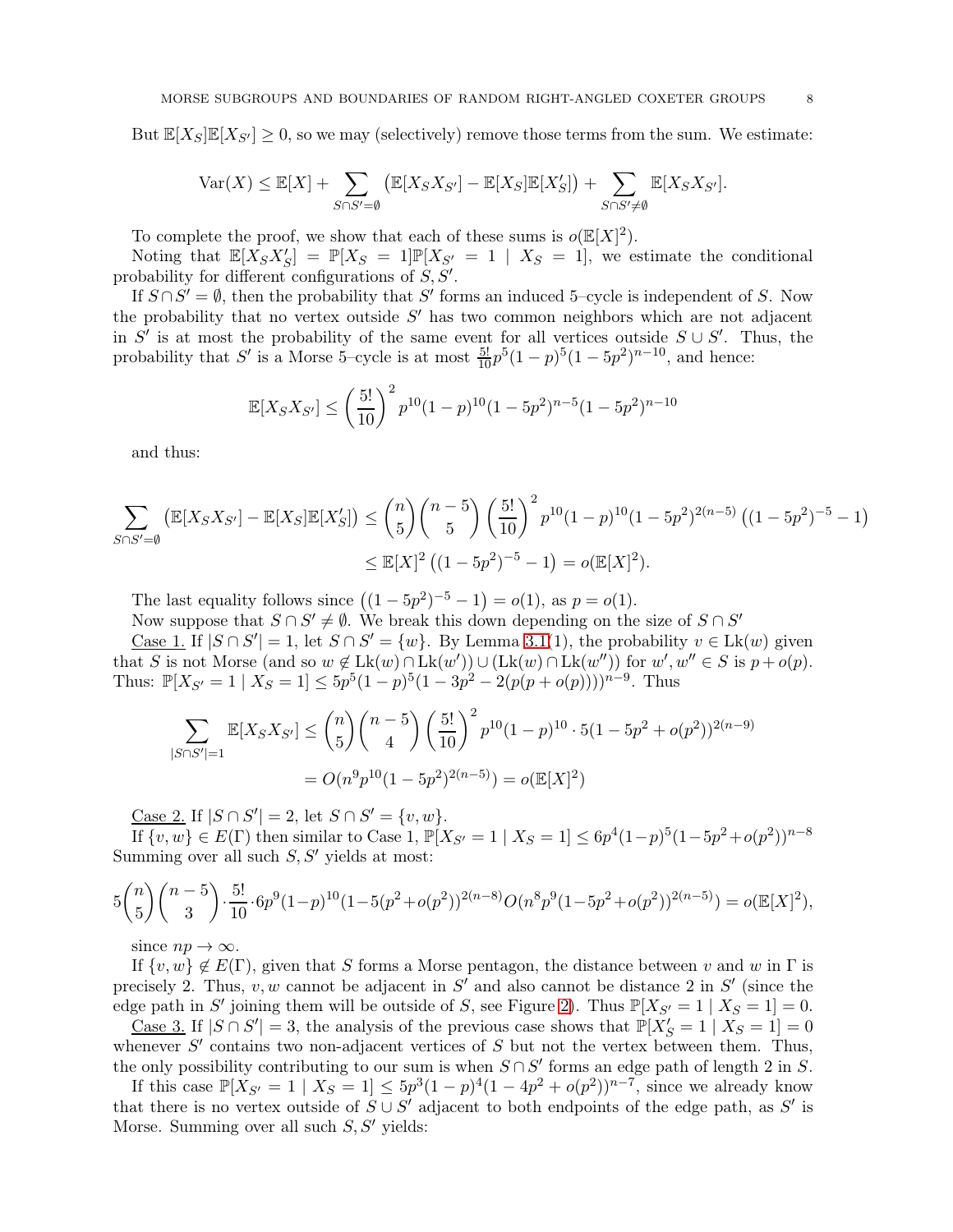

<span id="page-8-1"></span>Figure 2. Two pentagons with intersection a pair of non-adjacent vertices. Vertices in S are filled in. Neither pentagon can be Morse.

$$
\sum_{|S \cap S'|=3} \mathbb{E}[X_S X_{S'}] \le {n \choose 5} {n-5 \choose 2} \left(\frac{5!}{10}\right) \cdot 5p^8 (1-p^9)(1-5p^2)^{n-5} (1-4p^2+o(p^2))^{n-7}
$$
  
\n
$$
= O(n^7p^8(1-5p^2)^{n-5}(1-4p^2)^{n-5})
$$
  
\nNow, since  $p < (\lambda - \epsilon) \sqrt{\frac{\log n}{n}} < 0.9 \sqrt{\frac{\log n}{n}}$ :  
\n
$$
\left(\frac{1-4p^2}{1-5p^2}\right)^{n-5} = \left(1 + \frac{p^2}{1-5p^2}\right)^{n-5}
$$
  
\n
$$
\leq (1+p^2)^{n-5} \leq (1+0.81\frac{\log n}{n})^{n-5}
$$
  
\n
$$
\leq n^{0.81}
$$

Thus:

$$
\sum_{|S\cap S'|=3} \mathbb{E}[X_S X_{S'}] = O(n^7 p^8 (1-5p^2)^{n-5} (1-4p^2)^{n-5}) = O\left(\frac{\mathbb{E}[X]^2}{n^3 p^2} \cdot \left(\frac{1-4p^2}{1-5p^2}\right)^{n-5}\right) = o(\mathbb{E}[X]^2),
$$

since  $np \to \infty$  implies that  $\frac{1}{n^3p^2} = o(\frac{1}{n})$  $\frac{1}{n}$ ).

Case 4. If  $|S \cap S'| = 4$ , then  $S \cap S'$  must contain two non-adjacent vertices of S but not the vertex between them. Hence  $\mathbb{P}[X_{S'} = 1 | X_S = 1] = 0$ .

This completes the case work. Putting the cases together yields:

$$
\text{Var}(X) \le \mathbb{E}[X] + \sum_{S \cap S' = \emptyset} \left( \mathbb{E}[X_S X_{S'}] - \mathbb{E}[X_S] \mathbb{E}[X'_S] \right) + \sum_{i=1}^3 \sum_{|S \cap S'| = i} \mathbb{E}[X_S X_{S'}] = \mathbb{E}[X] + o(\mathbb{E}[X]^2) = o(\mathbb{E}[X]^2).
$$

Applying Chebyshev's inequality,  $\mathbb{P}[X > 0] \to 1$  as  $n \to \infty$ . Thus, a.a.s. a random graph at density  $p(n) < (\lambda - \epsilon) \sqrt{\frac{\log n}{n}}$  $\frac{gn}{n}$  and  $np \to \infty$  contains a Morse 5–cycle.

<span id="page-8-0"></span>**Theorem 3.3.** Let  $\lambda =$  $\sqrt{1}$  $\frac{1}{2}$  and let  $\epsilon > 0$ . If  $np \to \infty$  and  $p(n) < (\lambda - \epsilon)$  $\log n$  $\frac{e^{i\alpha}}{n}$ , then a.a.s. *the Morse boundary of*  $W_{\Gamma}$  *contains an embedded copy of*  $S^1$ *, in particularly it is not totally disconnected.*

*Proof.* This follows immediately from Theorem [3.2,](#page-6-0) Proposition [2.9](#page-5-1) and Proposition [2.8\(](#page-4-0)3).  $\Box$ 

We next want to show that at densities above  $(\lambda + \epsilon) \sqrt{\frac{\log n}{n}}$  $\frac{gn}{n}$ , there are no Morse cycles. It's straight forward to see that every cycle has at least one pair of vertices at distance 2 with a common neighbor outside of the cycle; however, we must show that the set of all common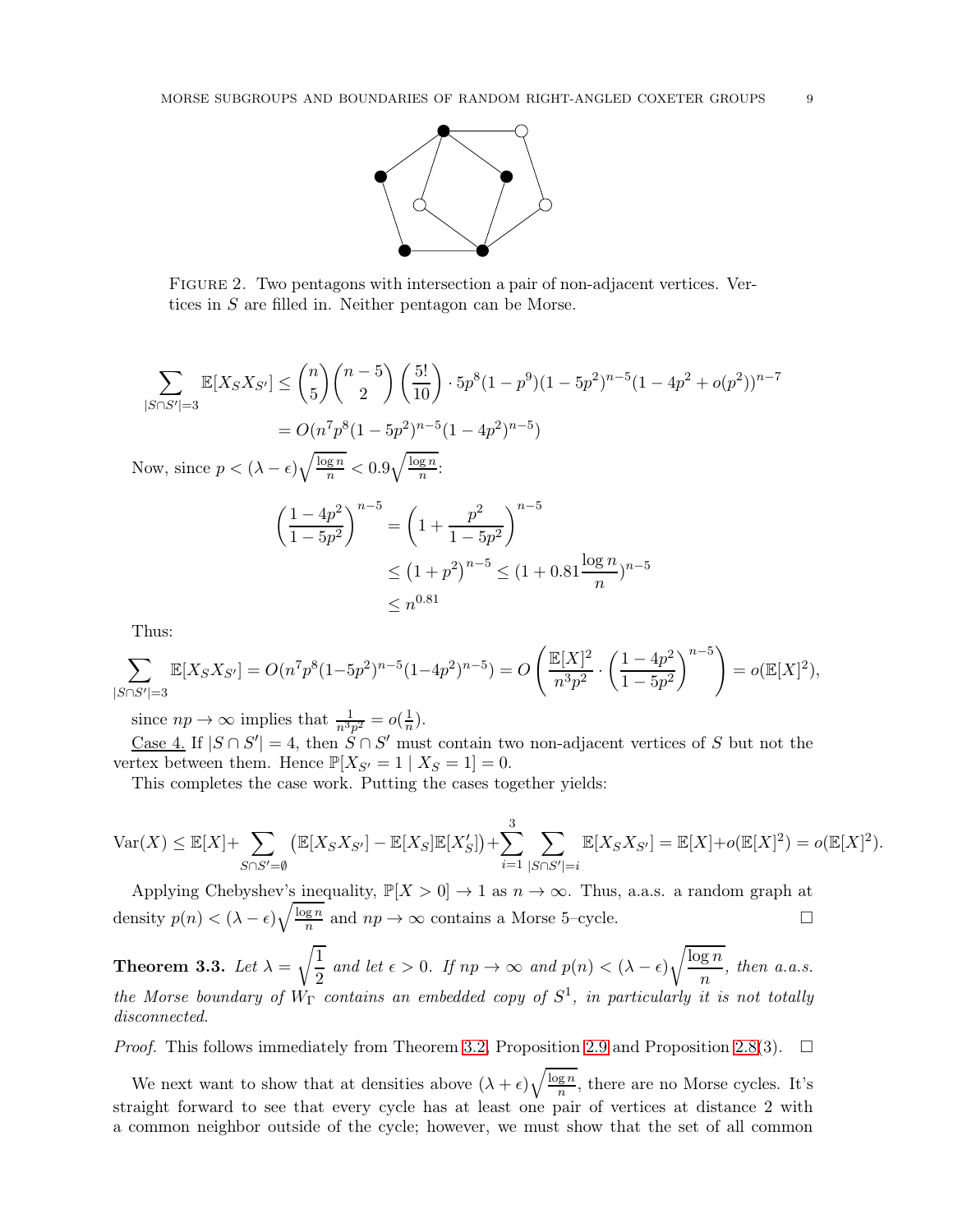neighbors does not form a clique in order to obtain an *induced* 4–cycle containing those two vertices.

Recall that for a vertex  $v \in \Gamma$ , Lk(v) is the subgraph induced by the set of all vertices adjacent to v.

<span id="page-9-0"></span>Proposition 3.4. Let  $\lambda =$  $\sqrt{1}$  $\frac{1}{2}$  and let  $\epsilon > 0$ . If  $p(n) > (\lambda + \epsilon)$  $\log n$  $\frac{8}{n}$  and then a.a.s.  $\Gamma \in \mathcal{G}(n,p)$  *contains no Morse*  $k$ *-cycle with*  $k \geq 5$ *.* 

*Proof.* We must prove that either  $\Gamma$  contains no induced k–cycles or each k–cycle  $C \subseteq \Gamma$  has the property that there are non-adjacent vertices  $v, w \in C$  with  $Lk(v) \cap Lk(w)$  not a clique.

We first cover densities  $p(n) = \omega(\sqrt{\frac{\log n}{n}})$  $\frac{g n}{n}$ , where for any two vertices  $v, w, | Lk(v) \cap Lk(w) |$ is well-controlled. Indeed, it follows from Chernoff's inequalities that when  $p(n) = \omega(\sqrt{\frac{\log n}{n}})$  $\frac{\mathbf{g}\,n}{n}$ ),  $| \text{Lk}(v) \cap \text{Lk}(w) | = O(np^2)$  for any two vertices  $v, w \in \Gamma$  [\[BFRHS18,](#page-12-9) Corollary 4.2]. We now break down further, distinguishing cases where  $p(n) \to 1$  as  $n \to \infty$ .

Case 1.  $p = \omega(\sqrt{\frac{\log n}{n}})$  $\frac{gn}{n}$ , and  $p \leq 1-\delta$  for some constant  $\delta > 0$ . Here, the size of largest clique is  $O(\log n) = o(np^2)$  [\[BFRHS18,](#page-12-9) Lemma 4.3];

Case 2.  $p \to 1$  as  $n \to \infty$  and  $p \leq 1 - \frac{\log n}{2n}$  $\frac{\log n}{2n}$ . In this case, the size of the common neighbor set is  $O(n)$ , but the size of the largest clique is  $o(n)$ .

In both of these cases, we see that no special subgroup arising from a cycle can be Morse, since every pair of vertices v, w has  $Lk(v) \cap Lk(w)$  larger than the size of the largest clique. Now, there are two more cases for  $p$  very close to 1.

Case 3. If  $p > 1 - \frac{\log n}{2n}$  $\frac{\log n}{2n}$  but  $(1-p)n^2 \to \infty$ , then by [\[BFRHS18,](#page-12-9) Proof of Theorem 4.4, Case 3], Γ decomposes as a non-trivial join. Hence, any set of non-adjacent vertices in Γ are opposite vertices in a square.

<u>Case 4.</u> If  $(1-p)n^2 \to \alpha < \infty$ , then by [\[BHS17,](#page-12-8) Theorem V] every vertex of  $\Gamma$  a.a.s. has at most one non-neighbor ruling out an induced  $k$ –cycles for  $k \geq 5$ .

We now consider the case where  $p = (\lambda + \epsilon) \sqrt{\frac{\log n}{n}}$  $\frac{gn}{n}$  for a constant  $\epsilon > 0$ . Note that in this case the size of the largest clique in  $\Gamma$  is a.a.s. 5 [\[AS16,](#page-12-19) Chapter 4]. For the remainder of the argument, we will condition on this. Before we continue the argument, we first claim that a.a.s. there are no very large induced cycles.

Claim. For  $p = (\lambda + \epsilon) \sqrt{\frac{\log n}{n}}$  $\frac{g n}{n}$ , a.a.s. a random graph  $\Gamma$  at density p contains no induced  $k$ -cycles for  $k > 3\sqrt{n \log n}$ .

*Proof of Claim.* By Markov's inequality, the probability that  $\Gamma$  contains an induced k–cycle is at most:

$$
\binom{n}{k} \frac{k!}{2k} p^k (1-p)^{\binom{k}{2}-k} \le (np)^k (1-p)^{\frac{k^2-3k}{2}} \le (np)^k e^{-p\frac{k^2-3k}{2}}
$$

Since  $p = (\lambda + \epsilon) \sqrt{\frac{\log n}{n}}$  $\frac{g n}{n}$ , this becomes

$$
(\lambda + \epsilon)^k (n \log n)^{k/2} n^{-(\lambda + \epsilon) \frac{k^2 - 3k}{2\sqrt{n \log n}}}
$$

But, for  $k > 3\sqrt{n \log n}$ ,  $-(\lambda + \epsilon) \frac{k^2 - 3k}{2\sqrt{n \log n}} + \frac{k}{2} < -\frac{3(\lambda + \epsilon)k}{2}$  $\frac{1+\epsilon}{2}$ . Thus, the probability that  $\Gamma$ contains an induced k–cycle for any  $k > 3\sqrt{n \log n}$  is atmost:

$$
\sum_{k=3\sqrt{n\log n}}^{n} \left( \frac{(\lambda + \epsilon)\sqrt{\log n}}{n^{3(\lambda + \epsilon)/2}} \right)^k = \sum_{k=3\sqrt{n\log n}}^{n} o(n^{-3k/2}) = o(1).
$$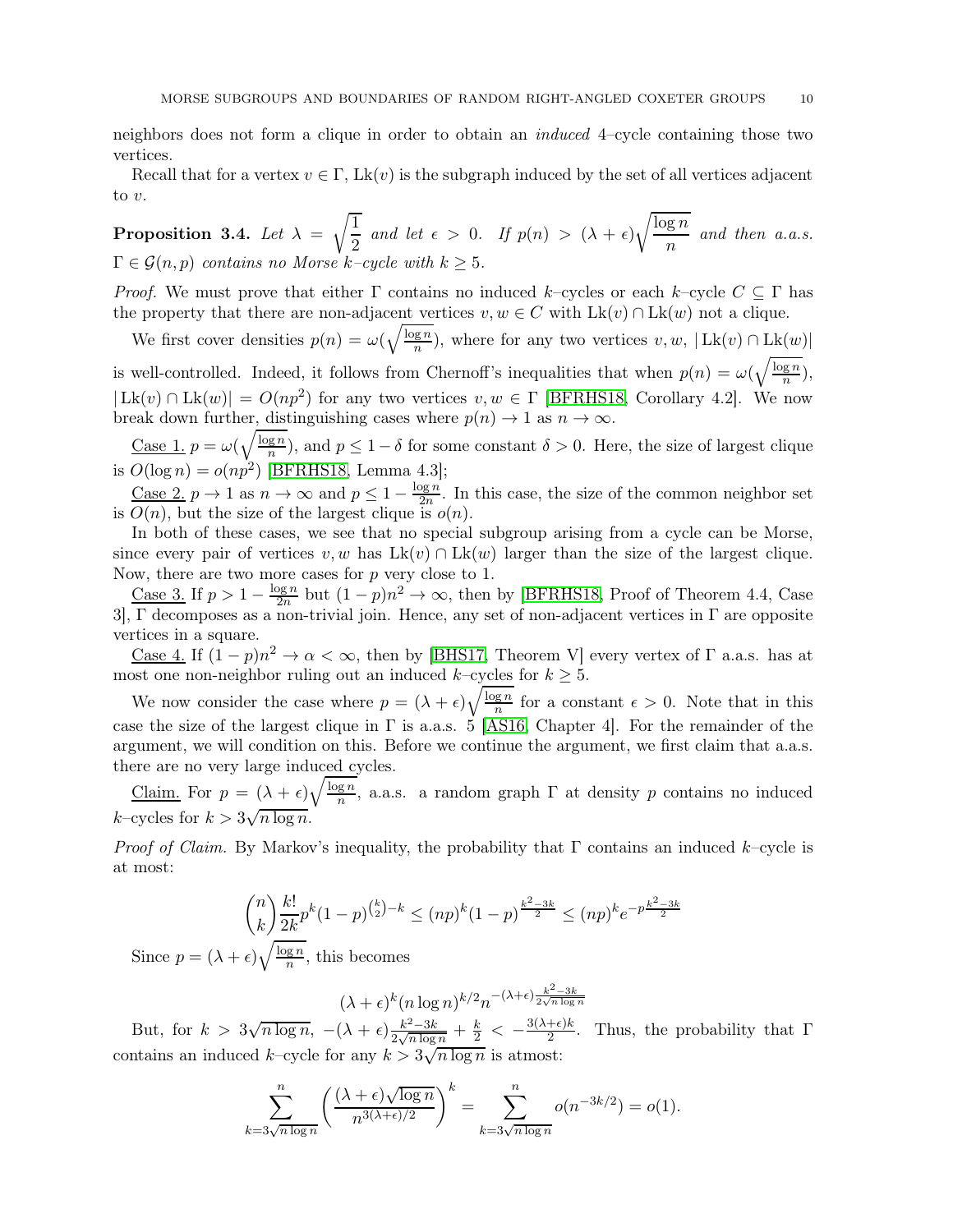Thus, a.a.s.,  $\Gamma$  does not contain any induced  $k$ -cycles with  $k > 3\sqrt{n \log n}$ .

Let  $\{v, w\}$  be a pair of vertices at distance 2 in an induced cycle C with  $|C| = k$  of  $\Gamma$  (note that, by the claim, we may assume that  $5 \le k \le 3\sqrt{n \log n}$ . Let  $E(v, w)$  be the event that Lk(v) ∩ Lk(w) is a clique. Note that  $| Lk(v) \cap Lk(w) |$  outside of C is a binomial variable with  $n - k$  trials and success probability  $p^2$ , and  $\{v, w\}$  already have one common neighbor (coming from C). Thus the probability that  $Lk(v) \cap Lk(w)$  forms a clique (given that there are no cliques of size at least 6) is:

$$
\sum_{l=0}^{4} \binom{n-k}{l} p^{2l} (1-p^2)^{n-k-l} \cdot p^{\binom{l+1}{2}}.
$$

Since  $p(n) = (\lambda + \epsilon) \sqrt{\frac{\log n}{n}}$  $\frac{\mathrm{g}\,n}{n}$ , this is  $\Theta(n^{-(\lambda+\epsilon)^2})$ .

Let C be a k–cycle for  $5 \leq k \leq 3\sqrt{n \log n}$  with vertex set  $\{v_1, v_2, \ldots, v_k\}$ . For a fixed  $1 \leq i \leq k$ k − 2, we ignore all vertices in  $C \cup \bigcup_{j=1}^{i-1} (\mathrm{Lk}(v_j) \cap \mathrm{Lk}(v_{j+2}))$ . Conditioning on  $\bigwedge_{j=1}^{i-1} E(v_j, v_{j+2}),$ we see that  $| Lk(v_j) \cap Lk(v_{j+2}) | \leq 5$ . By Lemma [3.1\(](#page-5-2)1), the probability that v is adjacent to  $v_{i+1}$ , conditional on  $v \notin \mathrm{Lk}(v_{i-1}) \cap \mathrm{Lk}(v_{i+1})$  is  $p + o(p)$ , and similarly the probabality that  $v \in \mathrm{Lk}(v_i) \cap \mathrm{Lk}(v_{i+2})$  given that  $v \notin \mathrm{Lk}(v_{i-2}) \cap \mathrm{Lk}(v_i)$  is  $p(p + o(p)) = p^2 + o(p^2)$ . Thus we see the following conditional probability for  $E(v_i, v_{i+2})$ :

$$
\mathbb{P}\left[E(v_iv_{i+2})\middle|\bigwedge_{j=1}^{i-1}E(v_j,v_{j+2})\right] \leq
$$
\n
$$
\sum_{l=0}^{4} {n-k-5(i-1) \choose l} (p^2+o(p^2))^{2l} (1-p^2+o(p^2))^{n-k-5(i-1)-l} \cdot (p+o(p))^l p^{l \choose 2} = O(n^{-(\lambda+\epsilon)^2}),
$$

since  $i \leq k = o(n)$ .

Now, for  $i = k - 1$ , using Lemma [3.1\(](#page-5-2)3) the probability that  $v \in \text{Lk}(v_{k-1}) \cap \text{Lk}(v_1)$  given that  $v \notin (Lk(v_{k-3}) \cap Lk(v_{k-1})) \cup (Lk(v_1) \cap Lk(v_3))$  is  $p^2 + o(p^2)$ . By the same computation:

$$
\mathbb{P}\left[E(v_{k-1},v_1)\middle|\bigwedge_{j=1}^{k-2}E(v_j,v_{j+2})\right]=O(n^{-(\lambda+\epsilon)^2}).
$$

Finally, for  $i = k$  we again use Lemma [3.1\(](#page-5-2)3) to see that the probability that  $v \in Lk(v_k)$ Lk(v<sub>2</sub>) conditional on  $v \notin (Lk(v_{k-2}) \cap Lk(v_k)) \cup (Lk(v_2) \cap Lk(v_4))$  us  $p^2 + o(p)$ . Furthe by Lemma [3.1\(](#page-5-2)1), the probability that v is adjacent to v<sub>1</sub> given that  $v \notin (Lk(v_{k-1}) \cap Lk(v_1)) \cup$  $(Lk(v_1) \cap Lk(v_3))$  is  $p + o(p)$ .

Thus, by the same computation as above:

$$
\mathbb{P}\left[E(v_k, v_2)\middle|\bigwedge_{j=1}^{k-2} E(v_j, v_{j+1}) \wedge E(v_{k-1}, v_1)\right] = O(n^{-(\lambda + \epsilon)^2}).
$$

Thus:

$$
\mathbb{P}\left[\bigwedge_{i=1}^{k-2} E(v_i, v_{i+2}) \wedge E(v_{k-1}, v_1) \wedge E(v_k, v_2)\right] = O(n^{-k(\lambda + \epsilon)^2}) = O(n^{-k/2 - k(\sqrt{2}\epsilon - \epsilon^2)})
$$

Thus, the expected number of Morsek–cycles (with  $k \leq 3\sqrt{n \log n}$ ) is at most: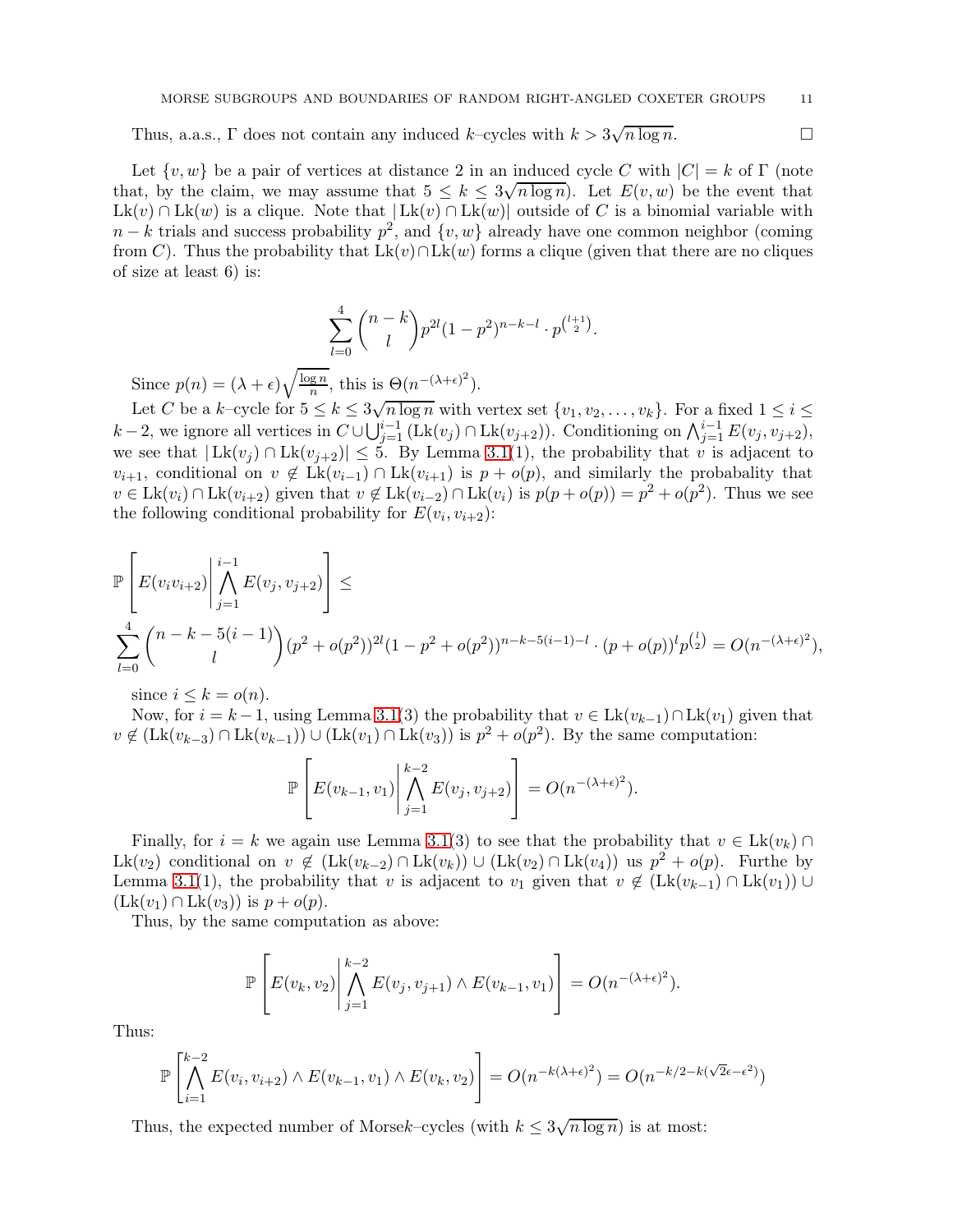$$
\sum_{k=5}^{3\sqrt{n\log n}} O((np)^k n^{-k(\lambda+\epsilon)^2})
$$

With  $p = (\lambda + \epsilon) \sqrt{\frac{\log n}{n}}$  $\frac{\mathbf{g} n}{n}$  for  $\epsilon > 0$  this is

$$
\sum_{k=5}^{2\sqrt{n\log n}} O(n^{-k(\sqrt{2}\epsilon + \epsilon^2)} \log^{k/2} n) = o(1).
$$

Thus, by Markov's inequality, a.a.s. no such k–cycles exist. Hence, the corresponding special surface subgroups are not Morse.

The following Corollary builds on this, relying on [\[GLR04\]](#page-12-20).

<span id="page-11-0"></span>Corollary 3.5. Let  $\epsilon > 0, \lambda =$  $\sqrt{1}$  $\frac{1}{2}$  and let  $p(n) > (\lambda + \epsilon) \sqrt{\frac{\log n}{n}}$  $\frac{g n}{n}$ *. Then for*  $\Gamma \in \mathcal{G}(n, p)$ *, a.a.s. every hyperbolic Morse special subgroup in* W<sup>Γ</sup> *is virtually free.*

*Proof.* Let  $\Lambda$  be a subgraph of  $\Gamma$  so that  $W_{\Lambda}$  is hyperbolic. By [\[GLR04\]](#page-12-20),  $W_{\Lambda}$  is either virtually free or  $\Lambda$  contains an induced k–cycle for  $k \geq 4$ . We rule out the latter possiblity.

Since  $W_{\Lambda}$  is hyperbolic,  $\Lambda$  cannot contain an induced 4–cycle, so  $W_{\Lambda}$  contains an induced k–cycle, C, with  $k \geq 5$ . Further, since  $\Lambda$  is square-free, no two non-adjacent vertices of C lie in a common join and so by Propositon [2.9,](#page-5-1) the corresponding subgroup  $W_C$  is Morse in  $W_\Lambda$ .

But, by Proposition [3.4,](#page-9-0) if  $\Gamma \in \mathcal{G}(n, p)$ ,  $W_C$  is a.a.s. not Morse in  $W_{\Gamma}$ . Hence,  $W_{\Lambda}$  is not Morse either. Thus  $\Lambda$  cannot contain a k–cycle with  $k \geq 5$ , and so  $W_{\Lambda}$  is virtually free.

 $\Box$ 

This, however, does not fully resolve the question of whether the Morse boundary of a random right-angled Coxeter groups with  $p(n) > (\lambda + \epsilon) \sqrt{\frac{\log n}{n}}$  $\frac{gn}{n}$  is a.a.s. totally disconnected. A promising path forward is to look at Karrer's property  $\mathcal C$  introduced in [\[Kar21\]](#page-12-21), which implies totally disconnected Morse boundary

Morse 4–cycles. While k–cycles for  $k \geq 5$  were primarily studied here, the same can be done for  $k = 4$ . In this case, the threshold is somewhat different, since there are only two distinct sets of vertices at distance 2 in the cycles. Therefore, the expected number of Morse 4–cycle is:

$$
\binom{n}{4} \frac{4!}{8} p^4 (1-p)^2 (1-2p)^{n-4} = O((np)^4 e^{-2p^2 n})
$$

which tends to  $\infty$  when  $p(n) < (1 - \epsilon) \sqrt{\frac{\log n}{n}}$ n . Indeed, copying the proof of Theorem [3.2](#page-6-0) *mutatis mutandis*, we see:

<span id="page-11-2"></span>Proposition 3.6. Let  $\epsilon > 0$ ,  $p(n) < (1 - \epsilon) \sqrt{\frac{\log n}{n}}$  $\frac{gn}{n}$  and  $np \to \infty$ , then a.a.s.  $\Gamma \in \mathcal{G}(n, p)$ *contains a Morse 4-cycle. In particular,*  $W_{\Gamma}$  *contains a Morse subgroup isomorphic to*  $\mathbb{Z}^2$ *.* 

This immediately leads to the following Corollary, using Corollary [2.10,](#page-5-3) Theorem [3.2](#page-6-0) and Proposition [3.6.](#page-11-2)

<span id="page-11-1"></span>Corollary 3.7. *Let*  $\epsilon > 0$  *if*  $p(n) < (1 - \epsilon)$  $\log n$  $\frac{S}{n}$  and  $np \to \infty$ , then a.a.s. a right-angled *Coxeter group at density* p(n) *is not quasi-isometric to a right-angled Artin group.*

Now, since no two opposite vertices of a Morse 4–cycle have a common neighbor, Morse 4– cycles represent an isolated vertices in  $\square(\Gamma)$ . Thus, we obtain the following corollary, which complements [\[BFRS20\]](#page-12-10).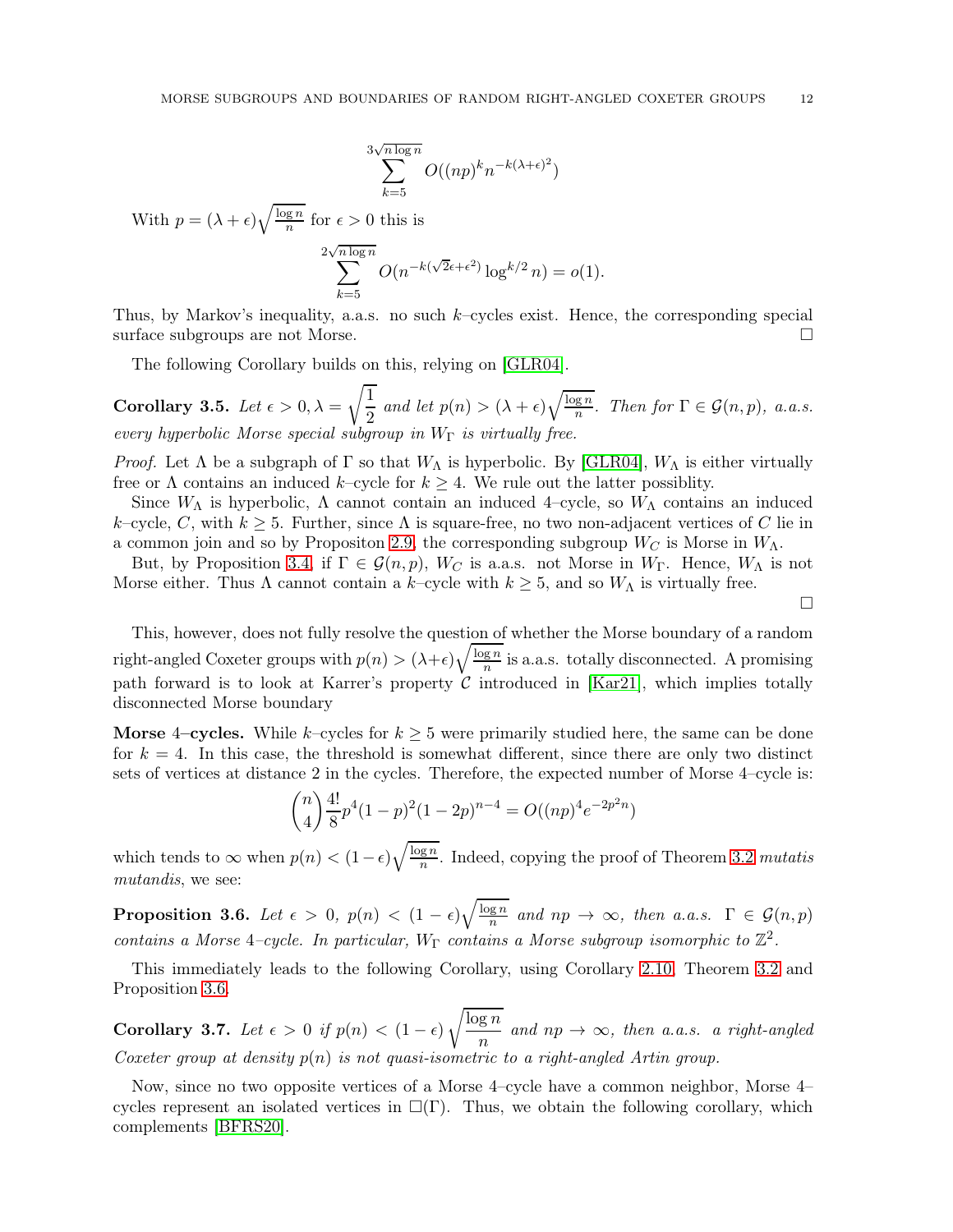<span id="page-12-11"></span>Corollary 3.8. Let  $\epsilon > 0$ ,  $p(n) < (1 - \epsilon) \sqrt{\frac{\log n}{n}}$  $\frac{g n}{n}$  and  $n p \to \infty$ , then for  $\Gamma \in \mathcal{G}(n, p)$  *a.a.s.*  $\square(\Gamma)$ *contains an isolated vertex. In particular,*  $\square(\Gamma)$  *is disconnected.* 

Indeed, above this threshold, a simple Markov's inequality shows that  $\square(\Gamma)$  a.a.s. has no isolated vertices. This leads to the following conjecture, on connectedness of  $\square(\Gamma)$ , analogous to the classical proof by Erdős and Rényi of the connectedness threshold for random graphs [\[ER59\]](#page-12-12).

Conjecture 3.9. Let  $\epsilon > 0$  and  $p(n) > (1 + \epsilon)\sqrt{\frac{\log n}{n}}$  $\frac{gn}{n}$ , then for  $\Gamma \in \mathcal{G}(n,p)$  *a.a.s.*  $\square(\Gamma)$  *is connected.*

### **REFERENCES**

- <span id="page-12-19"></span>[AS16] Noga Alon and Joel H. Spencer, The probabilistic method, fourth ed., Wiley Series in Discrete Mathematics and Optimization, John Wiley & Sons, Inc., Hoboken, NJ, 2016. MR 3524748
- <span id="page-12-1"></span>[BC12] J. Behrstock and R. Charney, Divergence and quasimorphisms of right-angled Artin groups, Math. Ann. 352 (2012), 339–356.
- <span id="page-12-6"></span>[Beh19] Jason Behrstock, A counterexample to questions about boundaries, stability, and commensurability, Beyond hyperbolicity, London Math. Soc. Lecture Note Ser., vol. 454, Cambridge Univ. Press, Cambridge, 2019, pp. 151–159. MR 3966609
- <span id="page-12-9"></span>[BFRHS18] Jason Behrstock, Victor Falgas-Ravry, Mark F. Hagen, and Tim Susse, Global structural properties of random graphs, Int. Math. Res. Not. IMRN (2018), no. 5, 1411–1441. MR 3801467
- <span id="page-12-10"></span>[BFRS20] Jason Behrstock, Victor Falgas-Ravry, and Tim Susse, Square percolation and the threshold for quadratic divergence in random right-angled Coxeter groups, Random Structures Algorithms (2020), To appear. arXiv:2009.14442.
- <span id="page-12-8"></span>[BHS17] Jason Behrstock, Mark F. Hagen, and Alessandro Sisto, Thickness, relative hyperbolicity, and randomness in Coxeter groups, Algebr. Geom. Topol. 17 (2017), no. 2, 705–740, With an appendix written jointly with Pierre-Emmanuel Caprace. MR 3623669
- <span id="page-12-5"></span>[CCS19] Ruth Charney, Matthew Cordes, and Alessandro Sisto, Complete topological descriptions of certain morse boundaries, arXiv:1908.03542 (2019).
- <span id="page-12-7"></span>[CF12] Ruth Charney and Michael Farber, Random groups arising as graph products, Alg. Geom. Topol. (2012), no. 12, 979–996.
- <span id="page-12-4"></span>[Cor17] Matthew Cordes, Morse boundaries of proper geodesic metric spaces, Groups Geom. Dyn. 11 (2017), no. 4, 1281–1306. MR 3737283
- <span id="page-12-3"></span>[CS15] Ruth Charney and Harold Sultan, Contracting boundaries of CAT(0) spaces, J. Topol. 8 (2015), no. 1, 93–117. MR 3339446
- <span id="page-12-0"></span>[DJ00] Michael W. Davis and Tadeusz Januszkiewicz, Right-angled Artin groups are commensurable with right-angled Coxeter groups, J. Pure Appl. Algebra 153 (2000), no. 3, 229–235.
- <span id="page-12-2"></span>[DT15a] Pallavi Dani and Anne Thomas, Divergence in right-angled Coxeter groups, Trans. Amer. Math. Soc. 367 (2015), no. 5, 3549–3577. MR 3314816
- <span id="page-12-18"></span>[DT15b] Matthew Gentry Durham and Samuel J. Taylor, *Convex cocompactness and stability in mapping* class groups, Algebr. Geom. Topol. 15 (2015), no. 5, 2839–2859. MR 3426695
- <span id="page-12-12"></span>[ER59] Paul Erdős and Alfred Rényi, On random graphs. I., Publicationes Mathematicae (1959), no. 6, 290–297.
- <span id="page-12-17"></span>[Gen19] Anthony Genevois, Hyperbolicities in CAT(0) cube complexes, Enseign. Math. 65 (2019), no. 1-2, 33–100. MR 4057355
- <span id="page-12-14"></span>[GKLS20] Marius Graeber, Annette Karrer, Nir Lazarovich, and Emily Stark, Surprising circles in Morse boundaries of right-angled Coxeter groups, arXiv:2009.07654 (2020).
- <span id="page-12-20"></span>[GLR04] C. McA. Gordon, D. D. Long, and A. W. Reid, Surface subgroups of Coxeter and Artin groups, J. Pure Appl. Algebra 189 (2004), no. 1-3, 135–148. MR 2038569
- <span id="page-12-21"></span>[Kar21] Annette Karrer, Right-angled Coxeter groups with totally disconneted Morse boundaries, arXiv:2105.04029 (2021).
- <span id="page-12-13"></span>[Lev18] Ivan Levcovitz, Divergence of CAT(0) cube complexes and Coxeter groups, Algebr. Geom. Topol. 18 (2018), no. 3, 1633–1673. MR 3784015
- <span id="page-12-15"></span>[NT19] Hoang Thanh Nguyen and Hung Cong Tran, On the coarse geometry of certain right-angled Coxeter groups, Algebr. Geom. Topol. 19 (2019), no. 6, 3075–3118. MR 4023336
- <span id="page-12-16"></span>[Rad03] David G. Radcliffe, Rigidity of graph products of groups, Algebr. Geom. Topol. 3 (2003), 1079–1088. MR 2012965